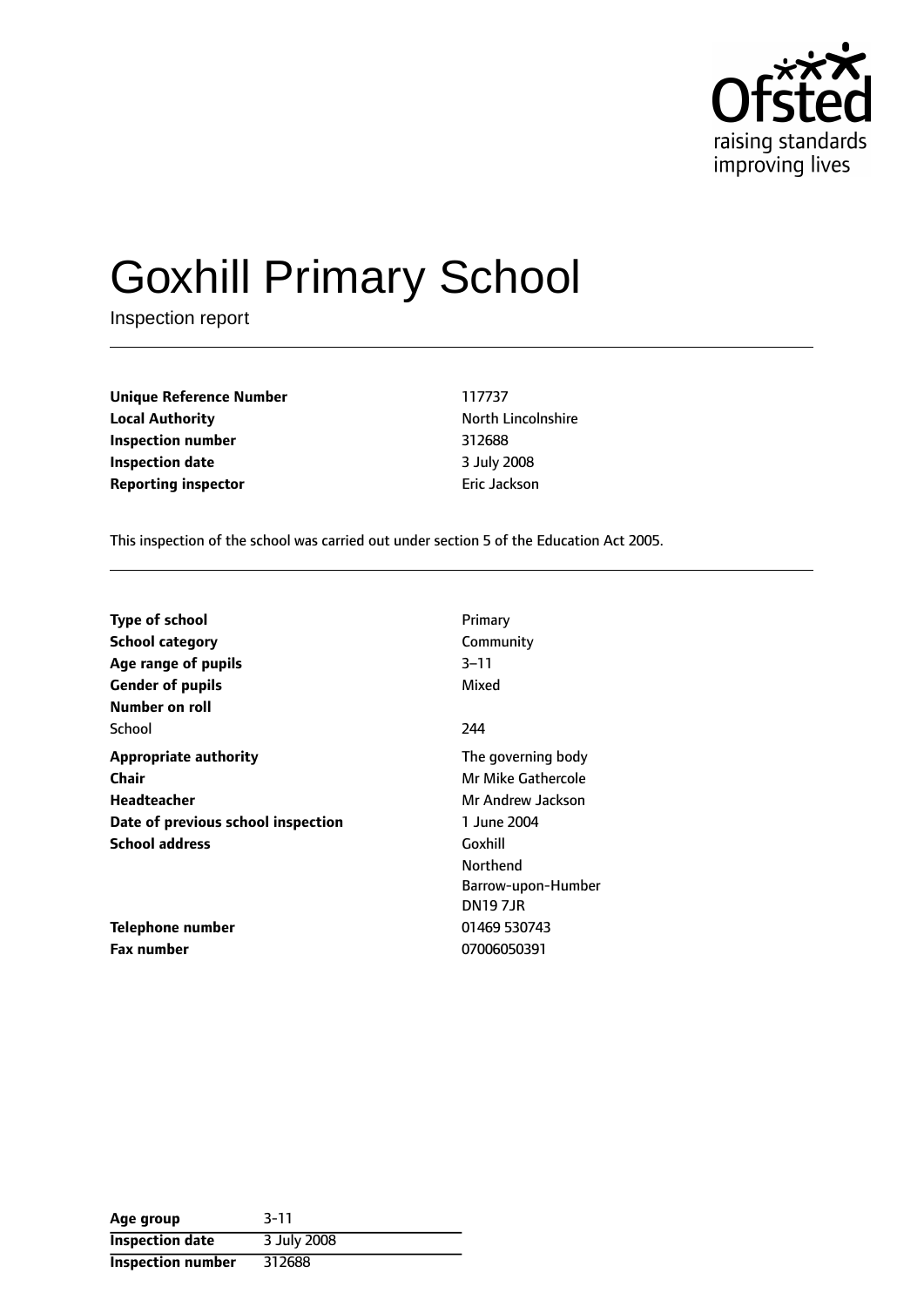.

© Crown copyright 2008

#### Website: www.ofsted.gov.uk

This document may be reproduced in whole or in part for non-commercial educational purposes, provided that the information quoted is reproduced without adaptation and the source and date of publication are stated.

Further copies of this report are obtainable from the school. Under the Education Act 2005, the school must provide a copy of this report free of charge to certain categories of people. A charge not exceeding the full cost of reproduction may be made for any other copies supplied.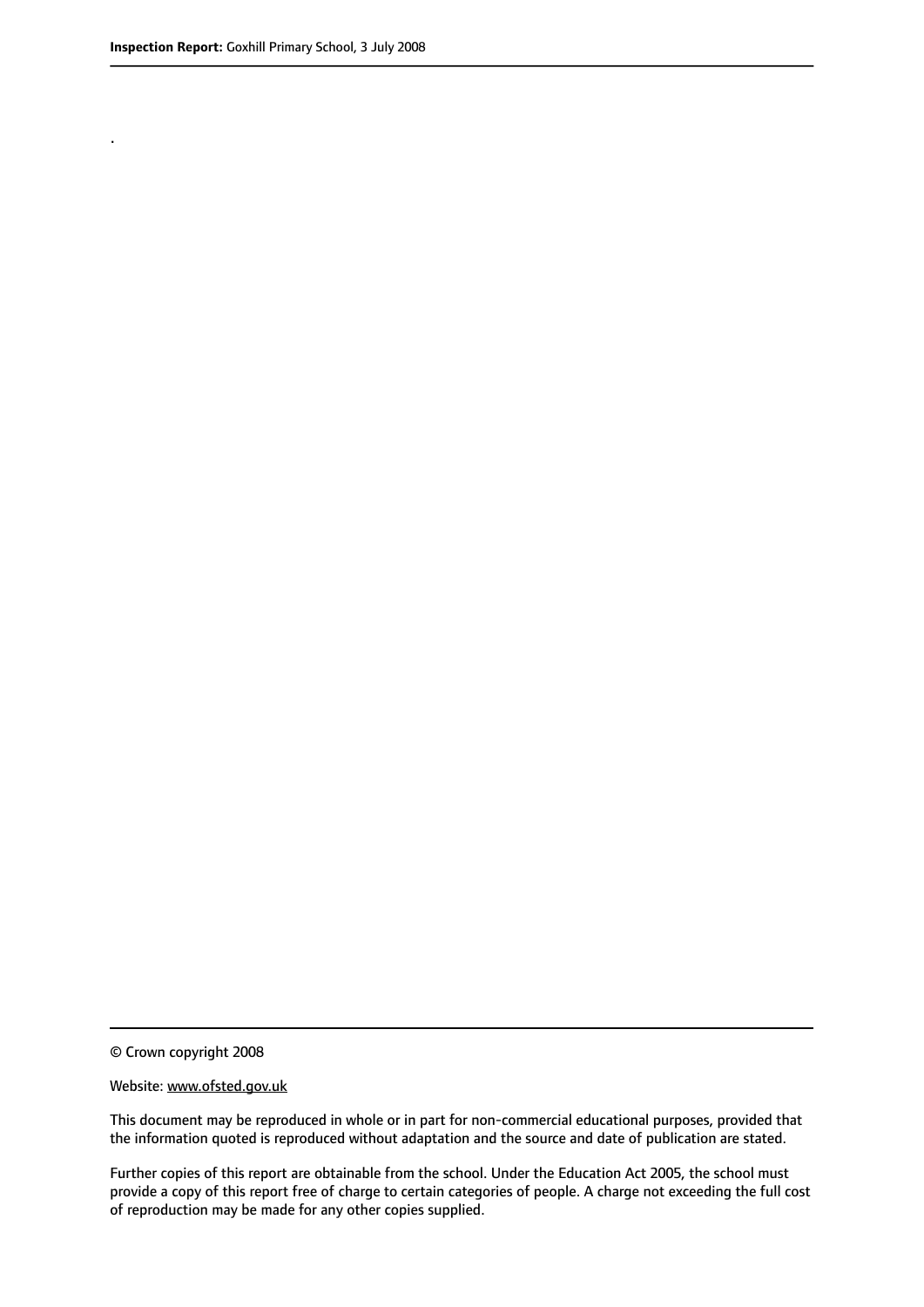# **Introduction**

The inspection was carried out by an Additional Inspector who evaluated the overall effectiveness of the school and investigated the following issues:

- the quality of provision in the Foundation Stage
- pupils' progress in mathematics
- the pupils' personal development and well-being, and the effectiveness of the care, quidance and support offered to them.

Other aspects of the school's work were not investigated in detail, but the inspector found no evidence to suggest that the school's own assessments, as given in its self-evaluation, were not justified, and these have been included where appropriate. Evidence was gathered from observation of lessons, scrutiny of documentation, discussions with senior leaders, teachers and support staff, pupils, governors and parents. Parents' views as reflected in the Ofsted questionnaire were also considered.

# **Description of the school**

This is an average sized village school that draws its pupils from a fairly wide area. Almost all the pupils are of White British heritage, with very small numbers of pupils of mixed heritage, almost all of whom speak English as their first language. Pupils' socio-economic circumstances vary widely, but are broadly average overall. The percentage of pupils taking free school meals is below average. The proportion of pupils identified with learning difficulties and/or disabilities is below average, but there is an above average proportion with a statement of their special educational need. The school provides a wide range of extended services that have been inspected separately.

# **Key for inspection grades**

| Grade 1 | Outstanding  |
|---------|--------------|
| Grade 2 | Good         |
| Grade 3 | Satisfactory |
| Grade 4 | Inadequate   |
|         |              |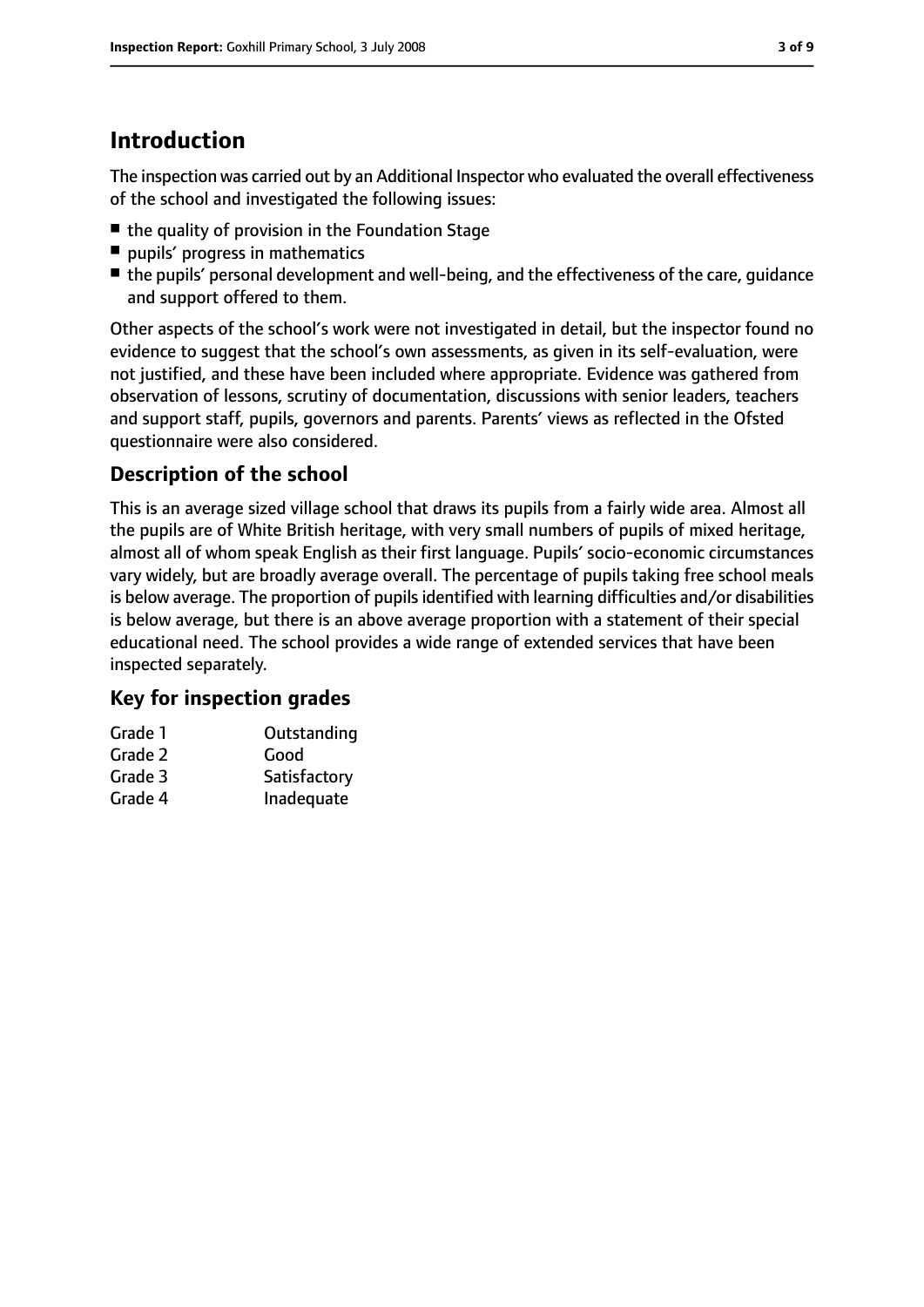# **Overall effectiveness of the school**

#### **Grade: 2**

Inspection findings confirm the school's view that its provision is good with some outstanding features. The pupils' personal development and well-being, and the quality of care, support and guidance provided for them are both outstanding. The school has improved strongly since its last inspection, including in the Foundation Stage, as a result of the headteacher's excellent leadership, supported very well by other senior leaders. The extended provision is of high quality, and is valued and welcomed by both parents and pupils. Parents overwhelmingly support the school, one summarising other comments in writing that it is 'a forward-looking school whose atmosphere promotes learning.' Pupils like the school and praise its high quality of care and the interesting learning activities prepared for them. Attendance has improved well to above average levels, and this also supports pupils' good progress.

Standards and achievement have risen well year on year by the end of Year 6 in national tests in the core subjects of English, mathematics and science. Since being in the lowest 25% in 2005, they rose to be significantly above average in 2007. This impressive progress is due to determined and focused improvement in the quality of provision, particularly in good teaching and learning, the inside and outside environment, and general resources. A key feature of the improved progress is in the excellent guidance and support available. Pupils know clearly what they need to do to improve, and talk with understanding about their learning targets. Those pupils identified as having special gifts or talents and those with learning difficulties and/or disabilities are challenged very effectively to make accelerated progress towards their learning goals. For example, a group of pupilsidentified as needing extra support at the end of Reception last year have received this in Year 1, and have made good progress. Pupils' excellent behaviour and attitudes to learning also add to this improved achievement. All pupils, including those from minority ethnic backgrounds, are very well prepared for the transition to high school, and for their future lives.

Pupils' progress in mathematics was identified through the school's comprehensive and effective monitoring system as a comparative weakness last year, particularly for the more able in Years 1 and 2. Measures put in place immediately have ensured that progress in mathematics across the school now matches the good progress maintained in other core subjects this year. The proportion of pupils reaching above average levels by the end of Year 2 has doubled, representing good progress and achievement. There is also an effective concentration on information and communication technology (ICT), using good resources across the school.

The school rightly judges pupils' personal development and well-being to be outstanding. Staff ensure that pupils are safe and extremely well cared for. All required safeguarding and child protection measures are in place. Pupils contribute very well to their own well-being by embracing the school's philosophy that only the best will do. Pupils' spiritual development is good. They are articulate and passionate ambassadors for what the school offers them, saying:

- $\blacksquare$  the behaviour policy is sensibly tolerant and there is no bullying
- learning is exciting in a good learning environment
- the teachers make lessons fun 'without going over the top'
- there is always plenty to do outside school times, including a great residential.

Pupils cooperate with others in their learning outstandingly, working in teams constructively, or discussing issues skilfully in pairs. Their views are heard through whole class council sessions, and they feel fully involved in the school's decision-making processes. Pupils' moral and social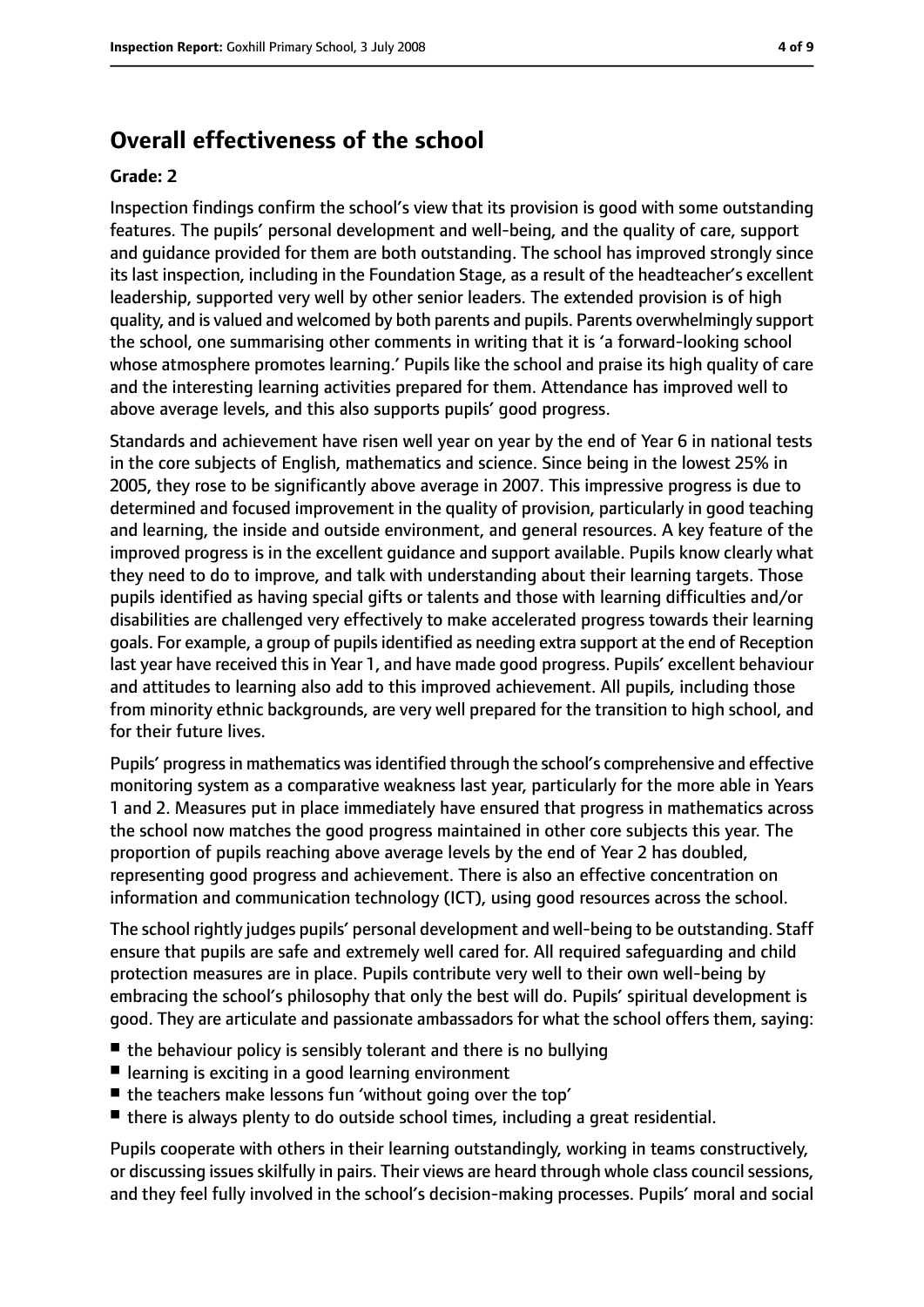development are outstanding. They act responsibly, making a good contribution to the school and wider community, and clearly enjoy their time here fully. Pupils understand and follow the school's excellent guidance on living healthy lifestyles, recognised in a Healthy School award. They choose healthy food options, and are enthusiastic participants in the many active and sporting opportunities available.

Alongside the good, and occasionally outstanding, teaching and learning, the staff have developed a good curriculum that covers all required subjects and areas of learning, and that focuses well on the core subjects. It is very well enriched through extended opportunities for learning beyond the classroom. The curriculum promotes pupils' good cultural development. For example, learning French with a native speaker is further developed culturally through links with a primary school in France. However, the staff realise that learning links between subjects using such skills as numeracy, literacy and ICT are not yet well enough developed. In line with national guidance, they are considering plans to further increase pupils' progress in all aspects of learning through a more cohesive and integrated curriculum.

Leadership and management are good overall. The leadership team's purposeful ambition and the clarity of direction for improvement make leadership itself outstanding. In the past three years, the sharp focus on improving pupils' achievement has been effective. The whole staff team have high expectations of themselves and the pupils. Senior leaders help other staff and pupils to meet these expectations by supporting and closely monitoring achievement and progress in all aspects of learning. The school's self-evaluation is accurate, founded in extensive and thoroughly assessed evidence. Governors also support and challenge the school well, making careful appointments and, with the headteacher, managing a tight budget skilfully. Excellent partnerships with parents, other local schools and the local community add value to the school's provision. The school runs smoothly day to day, and is well placed to continue to improve.

# **Effectiveness of the Foundation Stage**

#### **Grade: 2**

Provision for children in the Nursery and Reception classes is good, representing good improvement. The setting is safe and secure so that children are well cared for. The learning environment has been skilfully adapted to support children across all the areas of learning both indoors and out. Leadership and management are good, ensuring good preparation for the implementation of new national requirements in September.

Children's level of development when they start Nursery is broadly typical for their age, though it covers a wide range. The staff carefully monitor children's progress and prompt them well to extend their skills and ideas through active play. Children really enjoy the wide variety of stimulating activities, such as learning about volcanoes. This helps them to make good progress so that this year almost all have achieved the levels expected towards the end of Reception, and a good proportion have exceeded them.

## **What the school should do to improve further**

■ Improve the curriculum by focusing it more on developing pupils' skills and understanding across subjects.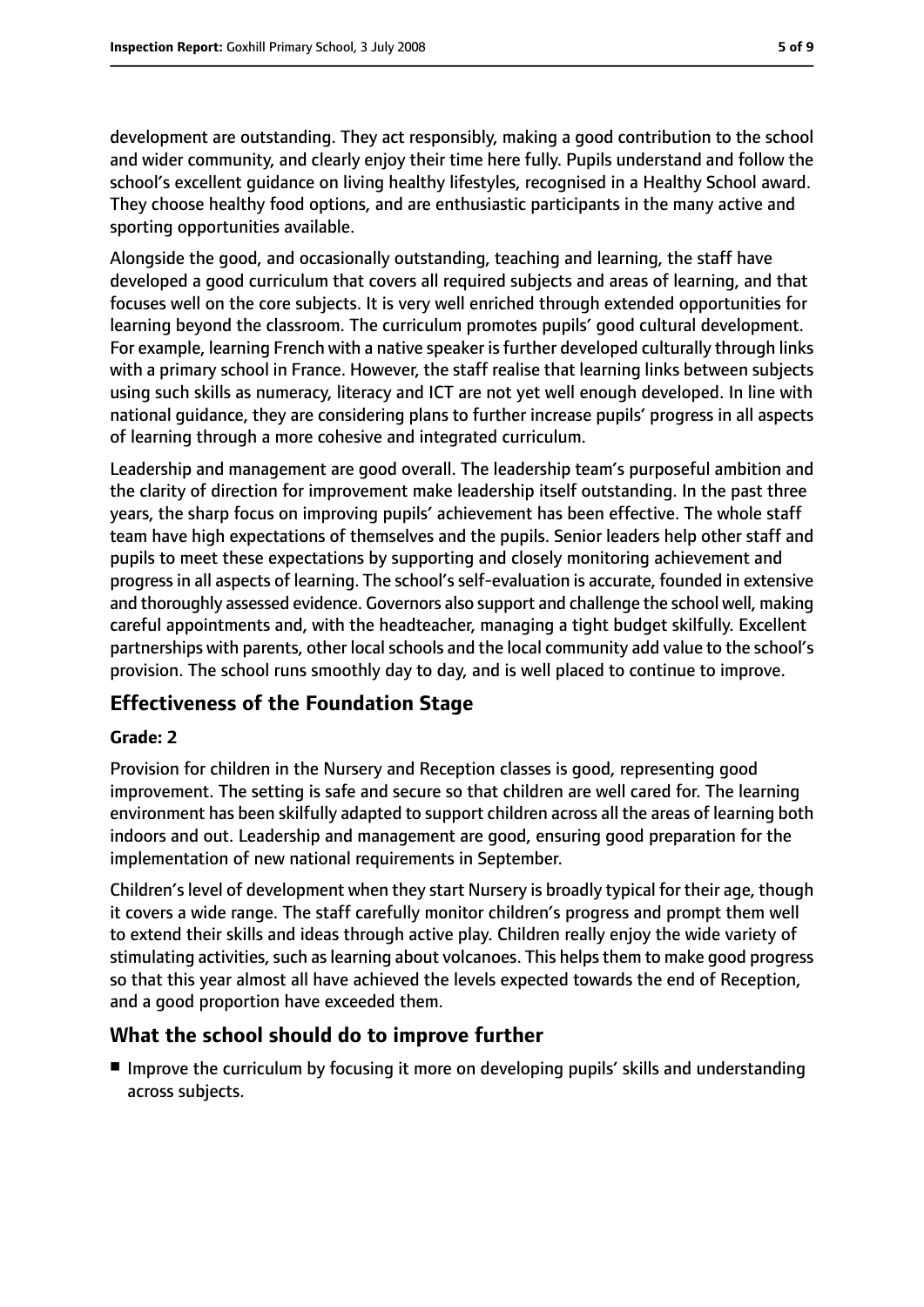**Any complaints about the inspection or the report should be made following the procedures set out in the guidance 'Complaints about school inspection', which is available from Ofsted's website: www.ofsted.gov.uk.**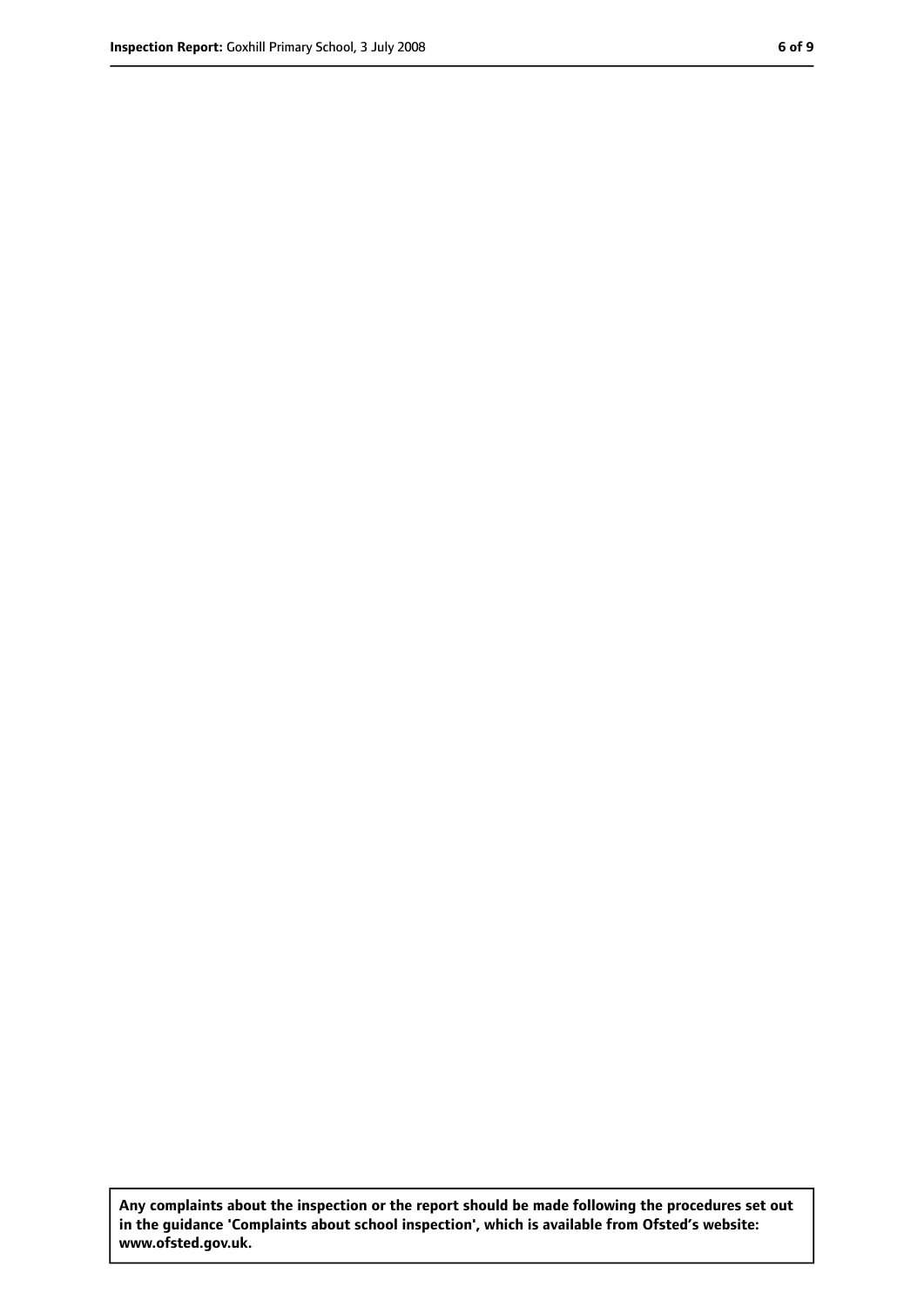#### **Annex A**

# **Inspection judgements**

| $^{\backprime}$ Key to judgements: grade 1 is outstanding, grade 2 good, grade 3 satisfactory, and | <b>School</b>  |
|----------------------------------------------------------------------------------------------------|----------------|
| arade 4 inadequate                                                                                 | <b>Overall</b> |

# **Overall effectiveness**

| How effective, efficient and inclusive is the provision of education, integrated<br>care and any extended services in meeting the needs of learners? |     |
|------------------------------------------------------------------------------------------------------------------------------------------------------|-----|
| Effective steps have been taken to promote improvement since the last<br>inspection                                                                  | Yes |
| How well does the school work in partnership with others to promote learners'<br>well-being?                                                         |     |
| The effectiveness of the Foundation Stage                                                                                                            |     |
| The capacity to make any necessary improvements                                                                                                      |     |

## **Achievement and standards**

| How well do learners achieve?                                                                               |  |
|-------------------------------------------------------------------------------------------------------------|--|
| The standards <sup>1</sup> reached by learners                                                              |  |
| How well learners make progress, taking account of any significant variations between<br>groups of learners |  |
| How well learners with learning difficulties and disabilities make progress                                 |  |

# **Personal development and well-being**

| How good is the overall personal development and well-being of the<br>learners?                                  |  |
|------------------------------------------------------------------------------------------------------------------|--|
| The extent of learners' spiritual, moral, social and cultural development                                        |  |
| The extent to which learners adopt healthy lifestyles                                                            |  |
| The extent to which learners adopt safe practices                                                                |  |
| How well learners enjoy their education                                                                          |  |
| The attendance of learners                                                                                       |  |
| The behaviour of learners                                                                                        |  |
| The extent to which learners make a positive contribution to the community                                       |  |
| How well learners develop workplace and other skills that will contribute to<br>their future economic well-being |  |

# **The quality of provision**

| How effective are teaching and learning in meeting the full range of the<br>learners' needs?          |  |
|-------------------------------------------------------------------------------------------------------|--|
| How well do the curriculum and other activities meet the range of needs<br>and interests of learners? |  |
| How well are learners cared for, quided and supported?                                                |  |

 $^1$  Grade 1 - Exceptionally and consistently high; Grade 2 - Generally above average with none significantly below average; Grade 3 - Broadly average to below average; Grade 4 - Exceptionally low.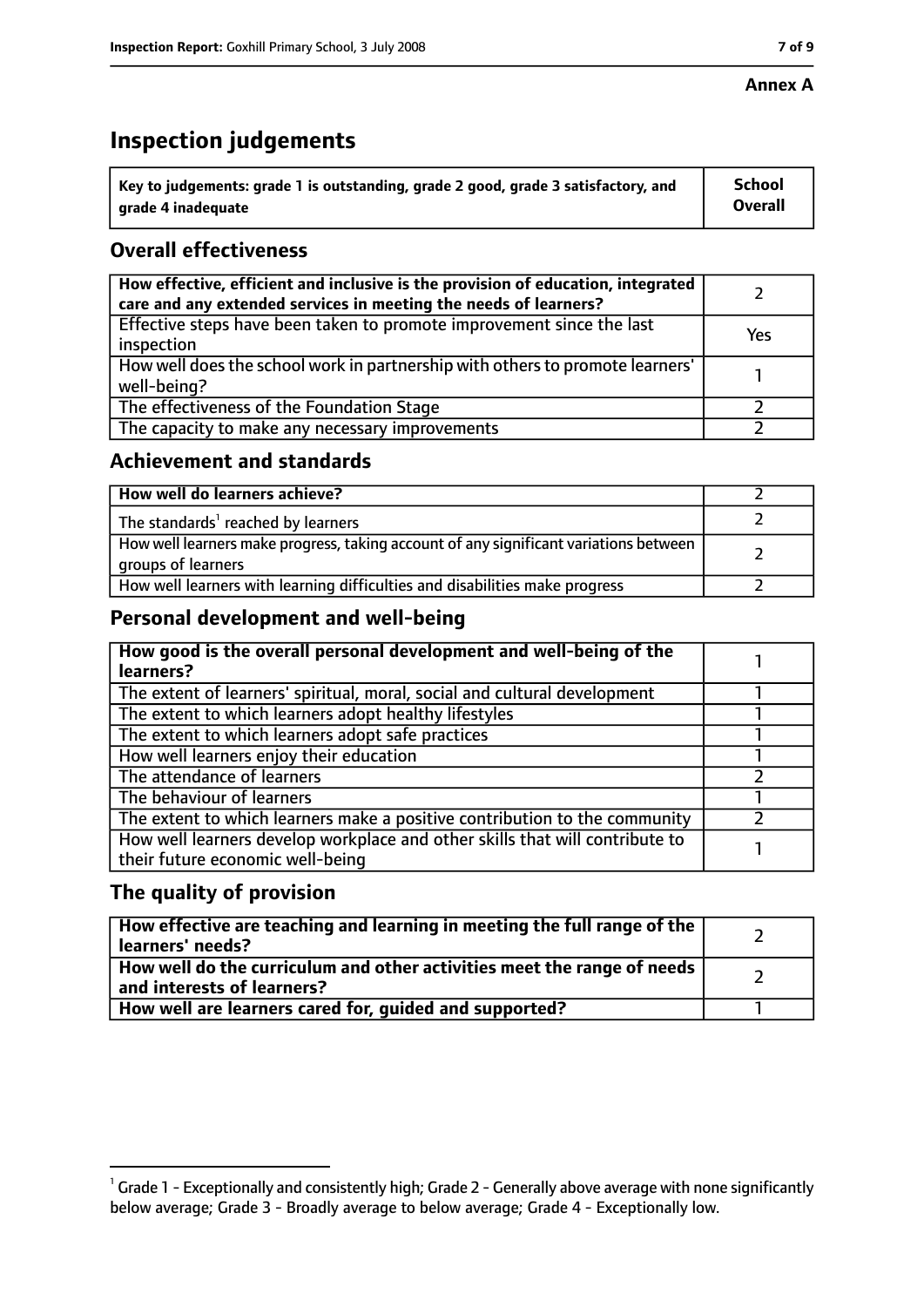# **Leadership and management**

| How effective are leadership and management in raising achievement<br>and supporting all learners?                                              |     |
|-------------------------------------------------------------------------------------------------------------------------------------------------|-----|
| How effectively leaders and managers at all levels set clear direction leading<br>to improvement and promote high quality of care and education |     |
| How effectively leaders and managers use challenging targets to raise standards                                                                 |     |
| The effectiveness of the school's self-evaluation                                                                                               |     |
| How well equality of opportunity is promoted and discrimination tackled so<br>that all learners achieve as well as they can                     |     |
| How effectively and efficiently resources, including staff, are deployed to<br>achieve value for money                                          |     |
| The extent to which governors and other supervisory boards discharge their<br>responsibilities                                                  |     |
| Do procedures for safequarding learners meet current government<br>requirements?                                                                | Yes |
| Does this school require special measures?                                                                                                      | No  |
| Does this school require a notice to improve?                                                                                                   | No  |